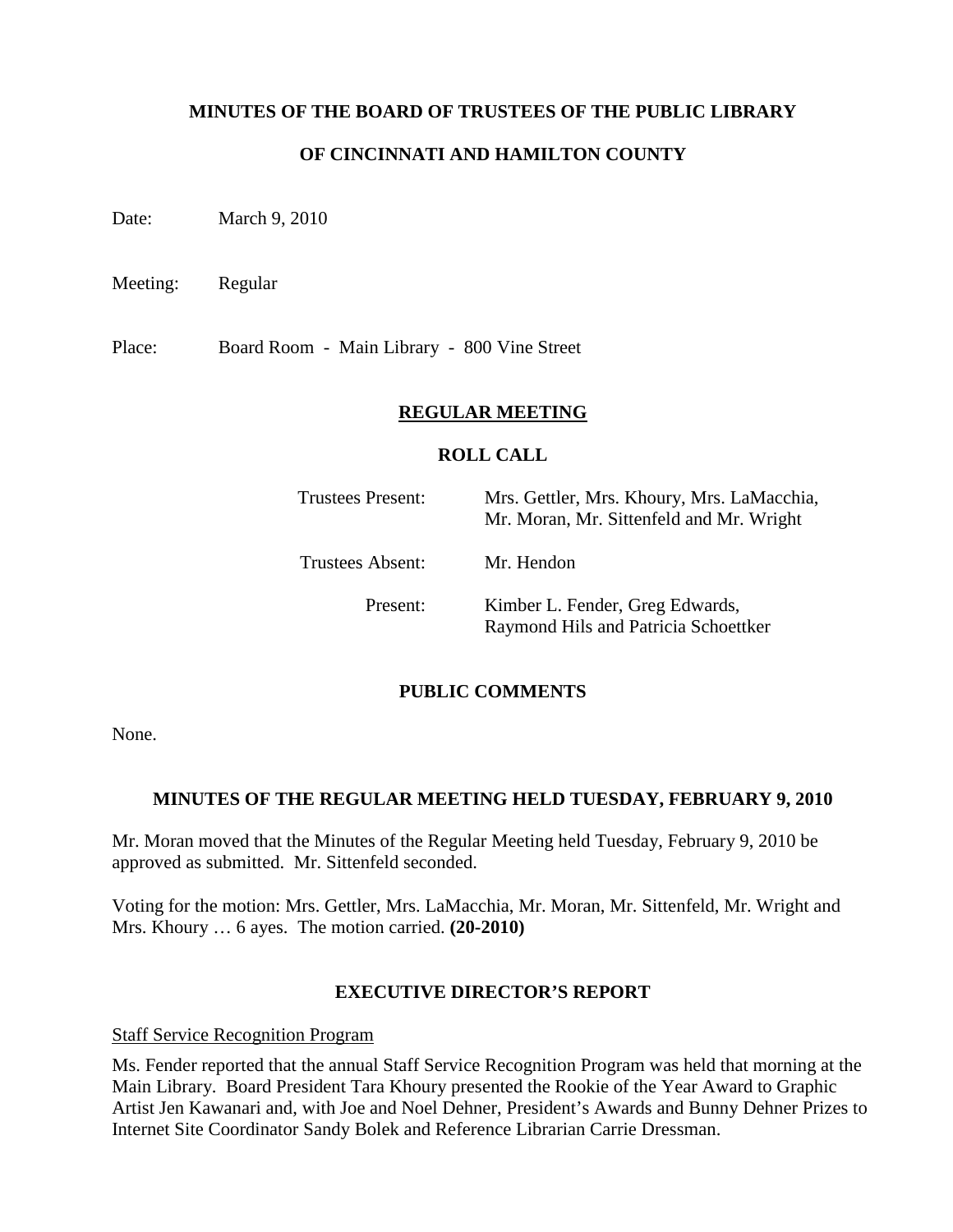## Knowledge Never Ends at Your Library

Ms. Fender presented the Library's 2009 Report to the Community entitled *Knowledge Never Ends at Your Public Library*. The Report, which was designed and printed in house, is available on the Library's website and copies will be sent to legislators and other community leaders.

Ms. Fender reported that:

Jason Buydos - OLC Conference Presentation

• Jason Buydos, Technical Services Director, will present "Integrating Ourselves within the Community through Digitization" at Ohio Library Council's "Think Ahead. Think Opportunity." conference on March 31. Jason will tell other libraries how he has used the Library's digitization program to build community partnerships, grow the Library's online collection and generate revenue.

## Main Library Security

the *Cincinnati Enquirer* article on February 15<sup>th</sup> about crime at the Main Library was prompted by a press release from the Service Employees International Union (SEIU) that represents 125 Library employees. Ms. Fender requested copies of the Hamilton County Sheriff's reports for all 259 arrests made in 2009 and found that 247, or 95%, were for non-violent behaviors including criminal trespassing, truancy, disorderly conduct, theft, possession of marijuana or drugs, open container law violations and public indecency. The remaining 12 arrests were for menacing, assault and resisting arrest. As a matter of comparison, the Main Library had 1.4 million visits in 2009. Also, although 800 Vine Street was the arresting address, the behavior leading to the arrest could have occurred on the street outside the Library.

Public libraries must allow public access but our Standards of Library Behavior allow us, with the support of Hamilton County Sheriff's Deputies, to remove or arrest members of the public when they behave in a way that is inappropriate or dangerous to others using or working at the Library. We continue to work on anticipating and preventing behaviors that result in arrest and on keeping the Main Library a safe place to work and visit.

## Connect Ohio/State Library of Ohio Grant

- Ms. Fender presented the Board with an opportunity to participate in a joint grant application being submitted by Connect Ohio, a non-profit public/private partnership established by the Strickland administration and the State Library of Ohio. The grant would provide funds for (1) the purchase of computer equipment for public use and (2) computer skills training for the public. To participate, the Library must commit matching funds in three ways:
	- Match grant funds of \$475 per computer with at least \$125. At current prices, we would need to provide \$325 per computer. She proposed purchasing 622 computers for 20 branches.
	- **Provide in-kind training. She proposed 1 additional hour of training each week at every** branch and 5 additional hours each week at the Main Library over the two-year grant period – 4,860 new hours of training.
	- Contribute one-third of the cost of public awareness of training and equipment for our region of the State.

She anticipates contributions and grant receipts as follows: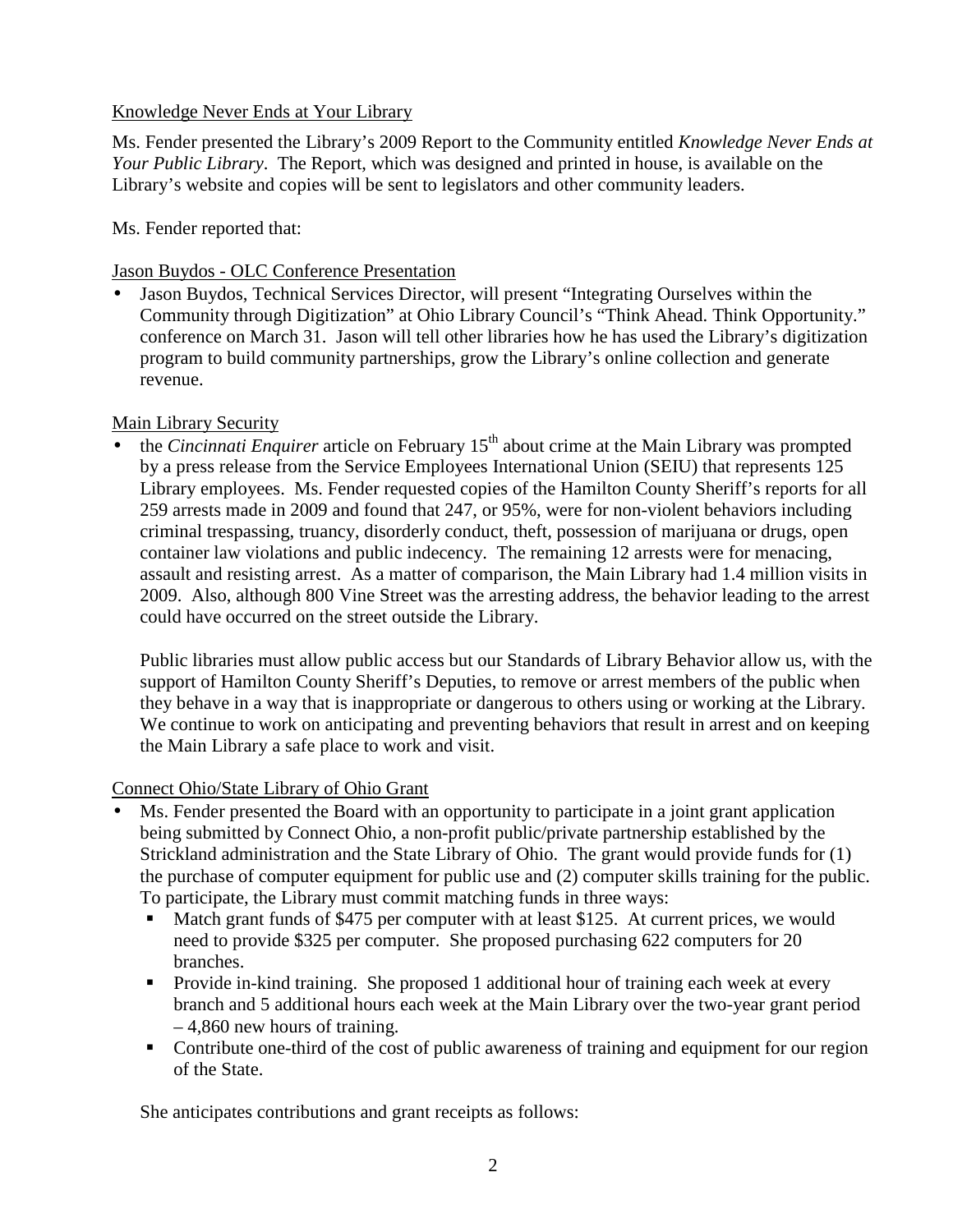| <b>Grant Component</b> | <b>Library Match</b> | <b>Grant Funds</b> |
|------------------------|----------------------|--------------------|
| 622 computers          | 202,150              | 295,450            |
| Training (net)         |                      | 93,600             |
| Promotion              | 30,292               |                    |
| <b>TOTAL</b>           | \$232,442            | \$389,050          |

Board approval of the following resolution is required to be included in the grant application.

Resolved:

WHEREAS the Public Library of Cincinnati and Hamilton County currently is in need of desktop computers at 21 of its locations to meet the public demand;

WHEREAS the Public Library of Cincinnati and Hamilton County acknowledges the public need for broadband training, support and awareness in order to promote and ensure sustained adoption of broadband services;

WHEREAS Public Library of Cincinnati and Hamilton County wishes to participate in a statewide grant application for the Department of Commerce's National Telecommunications Information Administration (NTIA) Broadband Technology Opportunities Program (BTOP) funds for 622 desktop computers;

WHEREAS the Public Library of Cincinnati and Hamilton County will providing matching funds of at least \$125 each, for up to 622 computers granted to the State Library of Ohio's *Public Access through Libraries project* for a total cost of at least \$77,750;

WHEREAS the Public Library of Cincinnati and Hamilton County wishes to participate in a statewide grant application for the Department of Commerce's National Telecommunications Information Administration (NTIA) Broadband Technology Opportunities Program (BTOP) funds for sustainable adoption of broadband through training, support services, and public awareness;

WHEREAS the Public Library of Cincinnati and Hamilton County will provide matching funds of \$30,292 for public awareness and up to \$63,180 for the provision of training (funded through training reimbursements) to support Connect Ohio's Public *Adoption through Libraries project*;

NOW, THEREFORE, BE IT RESOLVED the Board of Trustees of the Public Library of Cincinnati and Hamilton County is in full support of the State Library's grant application and the complementary application submitted by Connect Ohio.

#### IBM KidSmart Early Learning Program

• The centerpiece of IBM's KidSmart Early Learning Program, which provides equipment and software to schools and libraries, is the Young Explorer<sup>™</sup>, a computer housed in brightly colored, child-friendly Little Tikes™ furniture, equipped with award-winning educational software. The KidSmart grant program encourages an early love for learning that helps prepare children for success in school.

Application for the grant is by invitation only to organizations that have demonstrated success in the field of early childhood education. We are requesting the minimum allowed – 50 units, a value of \$130,000. Matching funds are not required.

Ohio State University – Consumer Health Award Application

• our Library has been invited to participate in a consumer health award application submitted to the National Network of Libraries of Medicine/Midwest Region. The grant, "*Multiple Language Resources for Vulnerable Health Consumers Served by Ohio's Public Libraries"* is a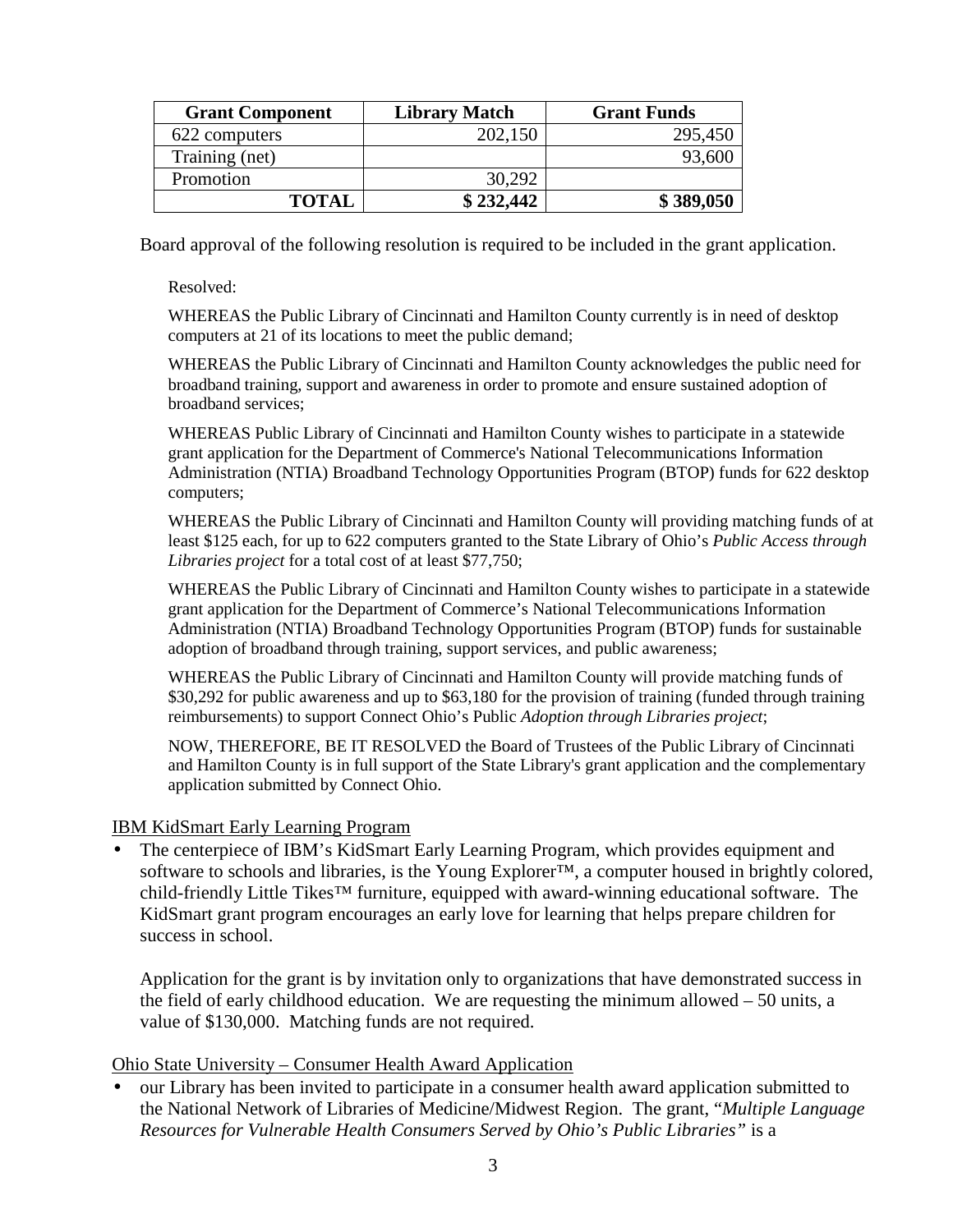collaborative project between the Ohio State University (OSU) Prior Health Sciences Library, OSU Department of Patient Education, and Ohio's largest public libraries. The project would expand access to foreign language consumer health resources *Health Info Translations* and *Medline Plus* to our library staff and visitors. If the award is received, OSU would provide training, support and resources to participating libraries. We would provide training and webinars to library participants in each system.

## COAST Public Record Requests

• COAST, the Coalition Opposed to Additional Spending and Taxes, submitted two public records requests to the Library. The first requested the email list compiled and used to promote the Library levy. Since the Library did not compile an email list to promote the levy, we responded that the Library had no records responsive to the request.

The second request demanded the email addresses of all Library cardholders. In accordance with advice from the Hamilton County Prosecuting Attorney's Office, we replied that these records are not considered public records under Ohio law and, in fact, Ohio law requires that these records be kept confidential.

## Ohioana Book Festival

• the Ohioana Library Association, a non-profit, State agency formed to collect, preserve and promote the written word of Ohio's writers, artists and musicians, has for the past three years hosted a book festival featuring Ohio writers. Our Library will again participate in the Festival to be held at the State Library of Ohio on Saturday, May 8, by assisting with Festival programs and authors. Featured authors include three with ties to Cincinnati – Jennifer Chiaverini, Nikki Giovanni and Andrew Hudgins.

## Library Polling Places

• the Hamilton County Board of Elections has requested use of the following libraries for primary, general and special elections in 2010: College Hill, Corryville, Covedale, Green Township, Harrison, Hyde Park, Madeira, Mariemont, Monfort Heights, Northside, Symmes Township, Westwood, and Main Library.

## Cincinnati Recreation Commission – Opening Day Parade

• the Library and the Cincinnati Recreation Commission (CRC) will team up in the Findlay Market Opening Day Parade on Monday, April 5. Library and CRC staff, along with Rufus the Reading Dog, will carry a banner and signs highlighting both organizations.

## People Counters

• The Main Library has entrance gate counters but our branch libraries do a twice-year sampling count to estimate the annual number of visits to each location – a method we believe has resulted in significant undercounting. Therefore, wireless counters have been purchased that will not only provide an accurate count but also provide data by time of day so we can more effectively determine optimal staffing and hours of operation.

## Search for New State Librarian

• Jo Budler, State Librarian of Ohio, announced her resignation in late January to assume the position of State Librarian in Kansas. The five members of the State Library of Ohio Board of Directors are conducting a search for a new State Librarian; the window for applications closed in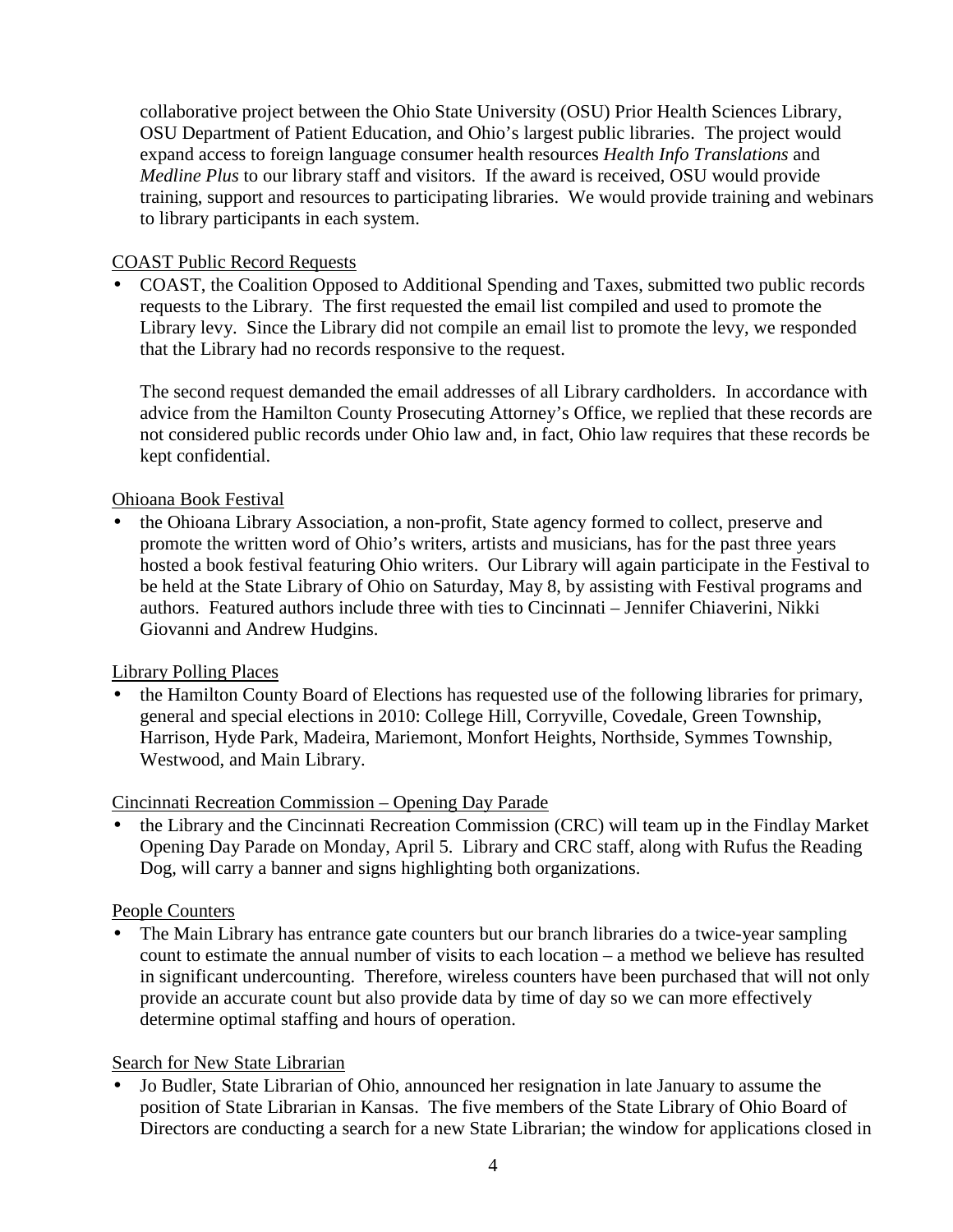early February. Our primary interaction with the State Library of Ohio is as a recipient of Library Services and Technology Act grants and the Gates computer equipment grant.

Mr. Moran moved that the Executive Director's Report be approved as submitted, including approval of the resolution for the Connect Ohio grant application. Mr. Sittenfeld seconded.

Voting for the motion: Mrs. Gettler, Mrs. LaMacchia, Mr. Moran, Mr. Sittenfeld, Mr. Wright and Mrs. Khoury … 6 ayes. The motion carried. **(21-2010)**

# **LIBRARY SERVICES AND ADMINISTRATION COMMITTEE REPORTS**

## **LIBRARY SERVICES**

Mrs. LaMacchia introduced Chris Holt, manager of the Sharonville Branch.

## Sharonville Branch

Chris Holt reported that the Sharonville Branch has experienced a 20% increase in circulation during the years 2005-2009, and for the first time circulation broke the half a million mark in 2009. The staff focuses on delivering proactive customer service, strong marketing of the collection through inventive displays, and providing a variety of programming for all ages.

Mrs. LaMacchia reported that:

Digital Signage

• digital signage is a commercial grade flat screen TV monitor connected to hardware and software, installed in a high traffic area to market books and materials, programs, special events and Library news. This signage will be installed at eight branches (Bond Hill, Delhi, Symmes, Harrison, Groesbeck, Sharonville, Madeira, and Blue Ash) and the Main Library beginning this spring, replacing most of the current paper signage. Digital signage is being purchased with I-Net funds.

## Literature Criticism Online

• in February, *Literature Criticism Online* went live. This important research tool includes ten award-winning, multi-volume reference sources in one cross-searchable database, provides over 200,000 hard-to-find essays on authors and their works and provides content on more than 600 diverse topics of literary interest. The online product is easy to use, cost-effective and is available to Main, branch and remote users.

## PLA Conference Presentations

- at the Public Library Association (PLA) National Conference in Portland, Oregon in late March, six Library Services staff will make presentations:
	- *The Data-Driven Library* Greg Edwards, Library Services Director, and Paula Brehm-Heeger, Central Region Manager
	- *What Teens Are Really Reading: Quick and Popular Titles to Entice Teens Paula Brehm-*Heeger
	- *All Aboard the Early Learning Express* Lisa Hamrick, Children's Learning Center Manager, and Kathy Scahill, Literacy and Homework Support Manager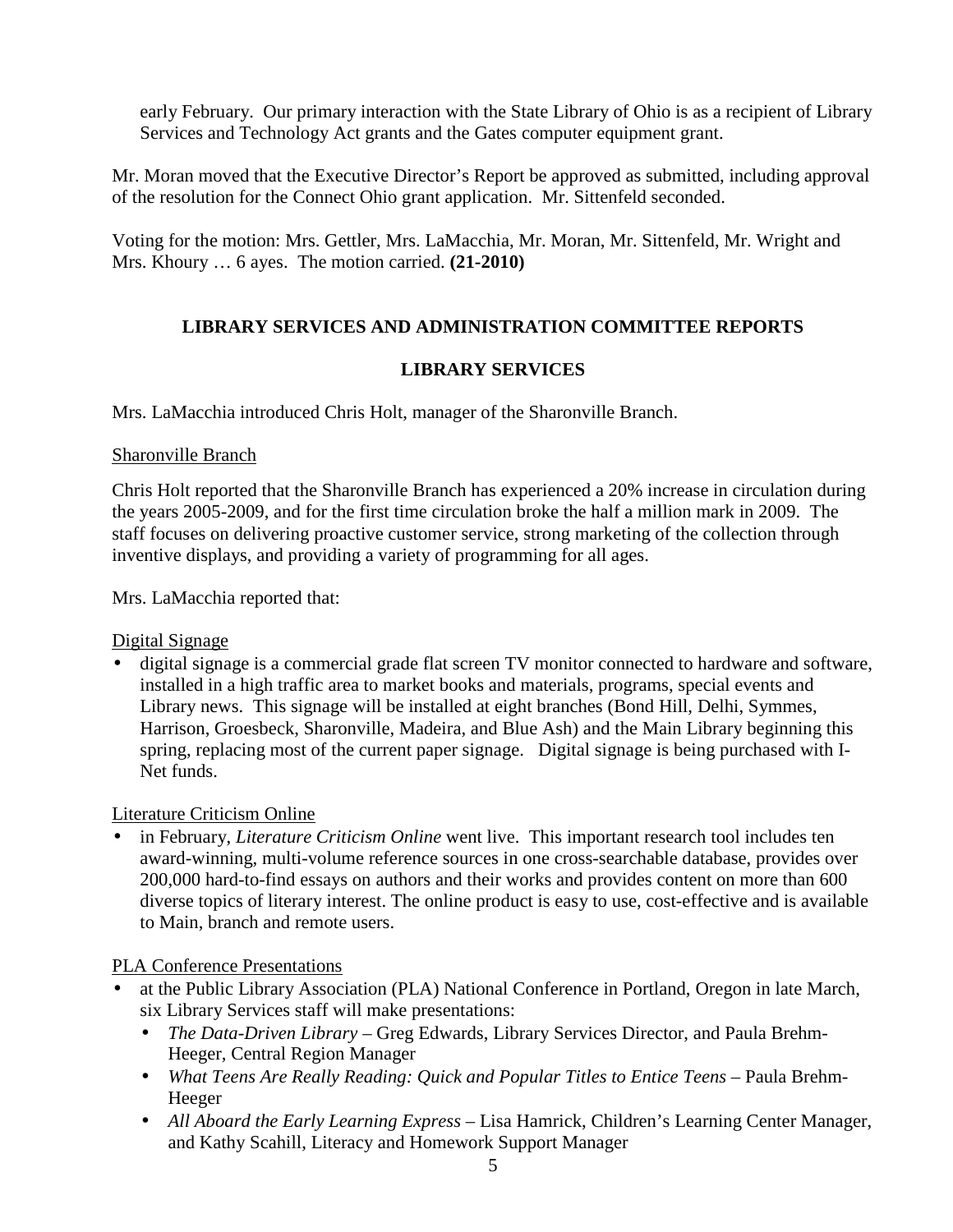• *Sharing our Treasures with the World - Pat Van Skaik, Genealogy & Local History Manager* 

#### Phase II Self-Check Installation

• the installation of self-checks at 16 additional branches began with Clifton on February 25 and is scheduled for Loveland, Monfort Heights, Hyde Park, Wyoming, Covedale, Mariemont, Westwood, Mt. Washington, Oakley, Deer Park, Forest Park, Cheviot, Norwood, Pleasant Ridge, and Mt. Healthy.

#### Programs and Exhibits of Note

- the following programs and exhibits are planned:
	- **Hunger Games Day: Read It, Play It, Survive It March 20**
	- *Europe Through the Back Door with Rick Steves* March 27
	- *Consumer Protection Week* the week of March 7
	- **Annual St. Patrick's Day Celebration March 17**
	- *Adult Education Fair*  April 7
	- *Cincinnati Public Schools City Wide Art Exhibition* March 12 May 2
	- *The Wonderful World of Pop-Ups: From the Collection of Carolyn S. Hughes* April 5 end of June
	- *Paper engineer (pop-up books) Bruce Foster*  April 11

## Library Usage

- weather impacted usage in February with circulation dropping 4.7% and programming attendance down as well. The Library closed at 3:00 pm on February 16 and the inclement weather impacted foot traffic at all locations for much of that week.
- the top circulating items and statistical reports for the month of February 2010 were submitted.

## **ADMINISTRATION**

## Personnel Changes

Mrs. LaMacchia recommended that the Board approve the following personnel changes effective through March 6, 2010:

| <b>ACTION</b> | <b>AGENCY</b>                  | <b>POSITION TITLE</b>     | <b>FTE</b> | <b>EMPLOYEE NAME</b>      | <b>EFFECTIVE</b><br><b>DATE</b> |
|---------------|--------------------------------|---------------------------|------------|---------------------------|---------------------------------|
| Retirement    | Delhi Township                 | <b>Branch Manager III</b> | 1.00       | Hamrick, Susan J.         | 02/28/10                        |
| Retirement    | Greenhills                     | Branch Manager I          | 1.00       | Ribar, Lisa N.            | 02/28/10                        |
| Promotion     | Popular Library                | LSA II                    | 1.00       | Hennika, Elizabeth A.     | 02/07/10                        |
| Promotion     | Oakley                         | LSA I                     | 0.50       | Kleesattel, David G.      | 02/07/10                        |
| Appointment   | <b>Hyde Park</b>               | <b>Student Shelver</b>    | 0.25       | Barrier, Katherine M.     | 02/21/10                        |
| Appointment   | Mariemont                      | LSA I                     | 0.50       | Connair, Janice A.        | 02/07/10                        |
| Appointment   | <b>Hyde Park</b>               | <b>Student Shelver</b>    | 0.25       | Dent, Laura A.            | 02/21/10                        |
| Appointment   | Madeira                        | <b>Student Shelver</b>    |            | 0.30 Flannery, Maxwell J. | 02/07/10                        |
| Appointment   | Teenspot                       | LSA II                    |            | 0.50 Frondorf, Corinne E. | 02/21/10                        |
| Appointment   | Literacy &<br>Homework Support | LSA II                    | 0.60       | Hartig, Matthew D.        | 02/07/10                        |
| Appointment   | <b>Symmes Township</b>         | LSA I                     | 0.50       | Nye, Melissa C.           | 02/07/10                        |
| Appointment   | <b>Public Relations</b>        | <b>Graphic Designer</b>   | 1.00       | Place, Alison L.          | 02/21/10                        |
| Appointment   | Harrison                       | <b>Student Shelver</b>    | 0.30       | Rose, Sarah J.            | 02/07/10                        |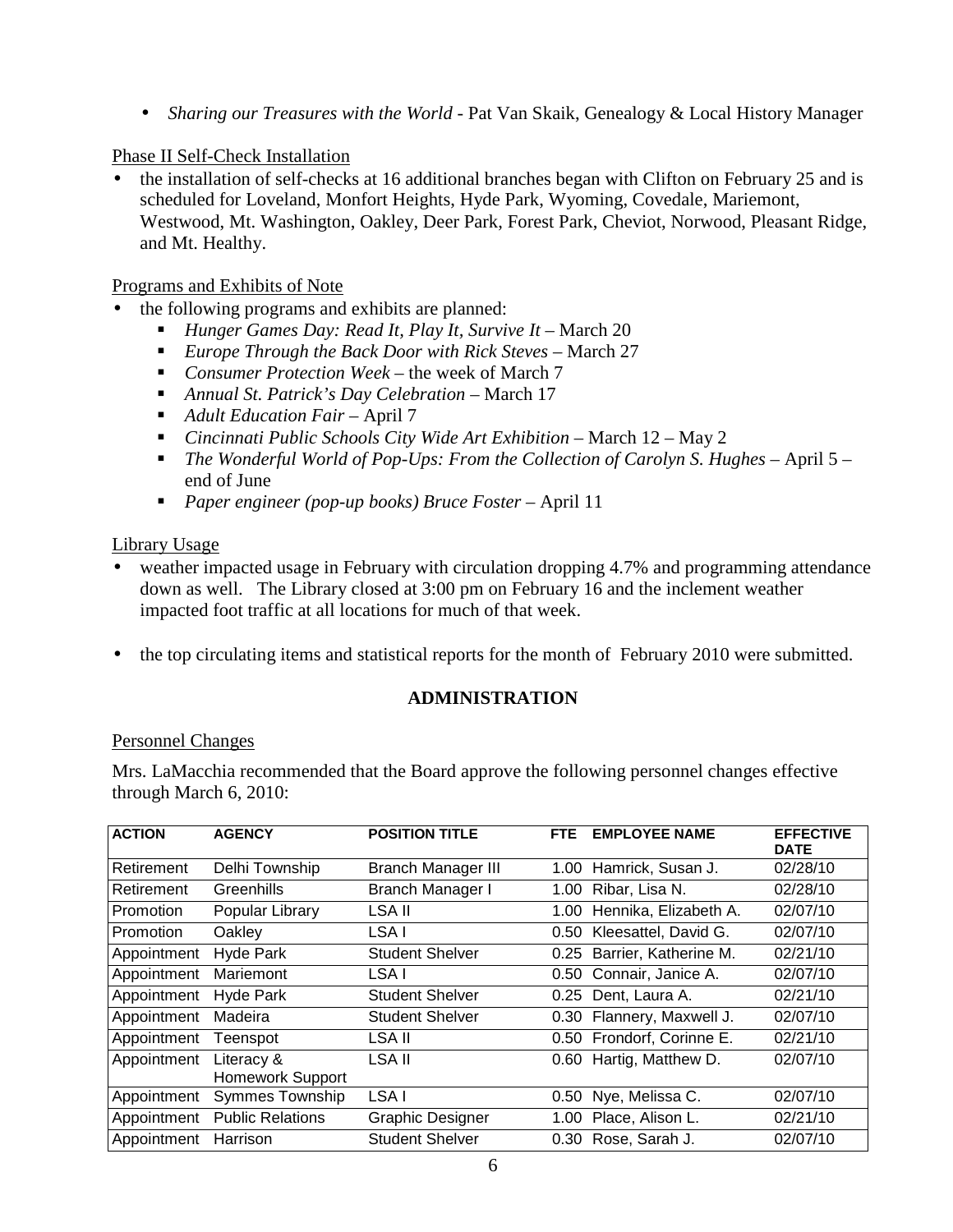| <b>ACTION</b> | <b>AGENCY</b>               | <b>POSITION TITLE</b>          | FTE. | <b>EMPLOYEE NAME</b>   | <b>EFFECTIVE</b><br><b>DATE</b> |
|---------------|-----------------------------|--------------------------------|------|------------------------|---------------------------------|
| Appointment   | <b>Symmes Township</b>      | LSA I                          | 0.50 | Singleton, Brooke M.   | 02/07/10                        |
| Appointment   | Mt. Washington              | LSA I                          | 0.50 | Williams, Amanda M.    | 02/21/10                        |
| Appointment   | <b>Circulation Services</b> | LSA I                          | 0.50 | Wilson, Zachary V.     | 02/07/10                        |
| Appointment   | <b>Materials Retrieval</b>  | Page                           | 0.50 | Zlatkin, Aaron L.      | 02/21/10                        |
| Change        | <b>Monfort Heights</b>      | LSA I                          | 1.00 | Brannin, Alder M.      | 02/21/10                        |
| Change        | Anderson                    | <b>Branch Manager III</b>      | 1.00 | Greifenkamp, Katherine | 02/21/10                        |
| Change        | <b>Circulation Services</b> | LSA I                          |      | 1.00 Heim, Mona L.     | 02/07/10                        |
| Change        | <b>Technical Services</b>   | <b>Materials Scan Operator</b> | 1.00 | O'Grady, Ryan M.       | 02/07/10                        |
| Change        | <b>Technical Services</b>   | <b>Materials Scan Operator</b> | 1.00 | Whitt, Megan N.        | 02/07/10                        |
| Departure     | Popular Library             | Shelver                        | 0.50 | Osborn, Jodi L.        | 02/06/10                        |
| Departure     | Covedale                    | <b>Student Shelver</b>         | 0.25 | Burns, Thomas J.       | 02/13/10                        |

Mrs. LaMacchia also reported that:

SEIU 1199- Unfair Labor Practice Charge Dismissal

• on November 2, 2009, the Union charged that the Library's Motion to Stay Negotiations until the Decertification Election violated an alleged agreement with Kim Fender to begin negotiations after the Levy vote. On February 9, 2010, the State Employment Relations Board (SERB) dismissed the Unfair Labor Practice Charge pursuant to ORC 4117.11. After investigation, the Board found no probable cause existed to support the charge. Information gathered during the investigation revealed that the SEIU's information did not rise to a statutory violation.

## SEIU 1199 – Decertification Election

• on February 23, Mary E. Bennett-Brown and Robert S Brown participated in a telephone conference with SERB outlining decertification election procedures. Present on the conference call were Library staff members Jane Rosenfeld and Debbie Brown, SEIU Organizer Mark Turpin and two other SEIU representatives.

SERB will conduct the representation election via mail ballot from March 16 through March 29, 2010. Three days prior to beginning the polling period, SERB will mail a Mail Ballot Kit to each eligible voter. The ballot must be returned to SERB postmarked by March  $29<sup>th</sup>$ . The tally of ballots will take place on April  $6<sup>th</sup>$  in Columbus. Although most of the 125 staff members in the bargaining unit are not paying union dues, all can vote in the Decertification Election. The ballot will provide the members of the bargaining unit with two choices – continuing with SEIU as their representation or returning to no representation for collective bargaining.

Mr. Moran said that he was contacted by a library customer who did not want to use self check equipment at Clifton. Greg Edwards told him that the staff is always willing to check out a patron's materials for them.

Mr. Moran asked if use of the digital signage would be controlled by guidelines. Mr. Edwards replied that content would not be decided at each location, but centrally through Public Relations.

Mrs. Gettler asked for more information about the I-Net funds. Ms. Schoettker provided a brief history of the funding – that it was received in the 1980's from Time Warner as a requirement of their Cincinnati cable franchise. The original plan to establish a public access television studio in the Main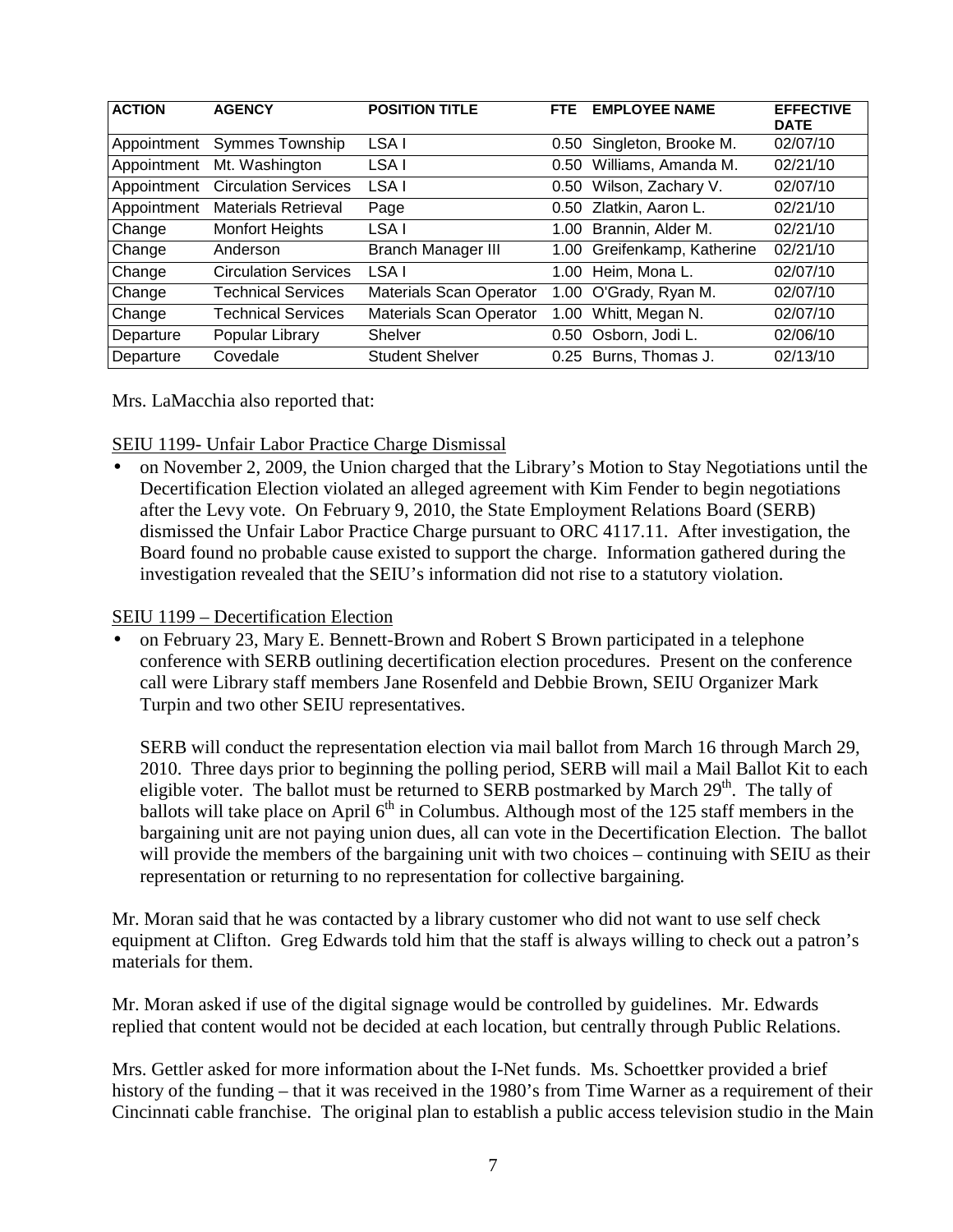Library was discarded many years ago and the purchase of public programming equipment was the best alternative use.

Mrs. LaMacchia moved that the Board approve the Library Services and Administration Committee report as submitted, including personnel changes. Mr. Moran seconded.

Voting for the motion: Mrs. Gettler, Mrs. LaMacchia, Mr. Moran, Mr. Sittenfeld, Mr. Wright and Mrs. Khoury … 6 ayes. The motion carried. **(22-2010)**

## **FISCAL OFFICER'S REPORT**

Ms. Schoettker reported that:

Property and Liability Insurance

• new property and liability insurance policy proposals were received and the best proposals, based on both coverage terms and cost, were received from our incumbent brokers – Hylant Group Inc. and Wells Fargo Insurance Services as follows:

| <b>LINES OF</b>          | <b>EXPIRING</b> | <b>NEW AGENT/COMPANY</b>              | <b>NEW</b>   |  |  |
|--------------------------|-----------------|---------------------------------------|--------------|--|--|
| <b>INSURANCE</b>         | <b>PREMIUM</b>  |                                       | <b>QUOTE</b> |  |  |
|                          |                 | <b>Wells Fargo Insurance Services</b> |              |  |  |
| Directors & Officers     | 29,497          | Philadelphia Insurance                | 26,511       |  |  |
| Excess $D & O$           | 16,543          | Chubb Group                           | 14,889       |  |  |
| Crime $(3 \text{ yrs})$  | 10.374          | Travelers                             | 13,893       |  |  |
|                          |                 | <b>Hylant Group, Inc.</b>             |              |  |  |
| Property                 | 74,000          | <b>Travelers</b>                      | 170,812      |  |  |
| <b>Library Materials</b> | 90,262          |                                       |              |  |  |
| Rare Books/Fine Arts     | 22,117          |                                       |              |  |  |
| General Liability        | 34,182          | <b>Travelers</b>                      | 34,404       |  |  |
| Automobile Liability     | 14,925          | Charter Oak Fire Ins. (Travelers)     | 14,920       |  |  |
| Umbrella Liability       | 25,832          | <b>Travelers</b>                      | 26,140       |  |  |
| <b>Excess Liability</b>  | 5,100           | Fireman's Fund                        | 5,100        |  |  |
| Boiler & Machinery       | 7,294           | Travelers                             | 6,792        |  |  |
|                          | \$330,126       |                                       | \$313.461    |  |  |

#### Monthly Financial Report

• the financial report was submitted for the period ending February 28, 2010.

#### Investment Report

• the investment report was submitted for the month ending February 28, 2010.

Mr. Sittenfeld moved that the Board approve the Fiscal Officer's Report, including the financial and investment report as submitted. Mr. Wright seconded.

Voting for the motion: Mrs. Gettler, Mrs. LaMacchia, Mr. Moran (except pass on investment report), Mr. Sittenfeld, Mr. Wright and Mrs. Khoury … 6 ayes. The motion carried. **(23-2010)**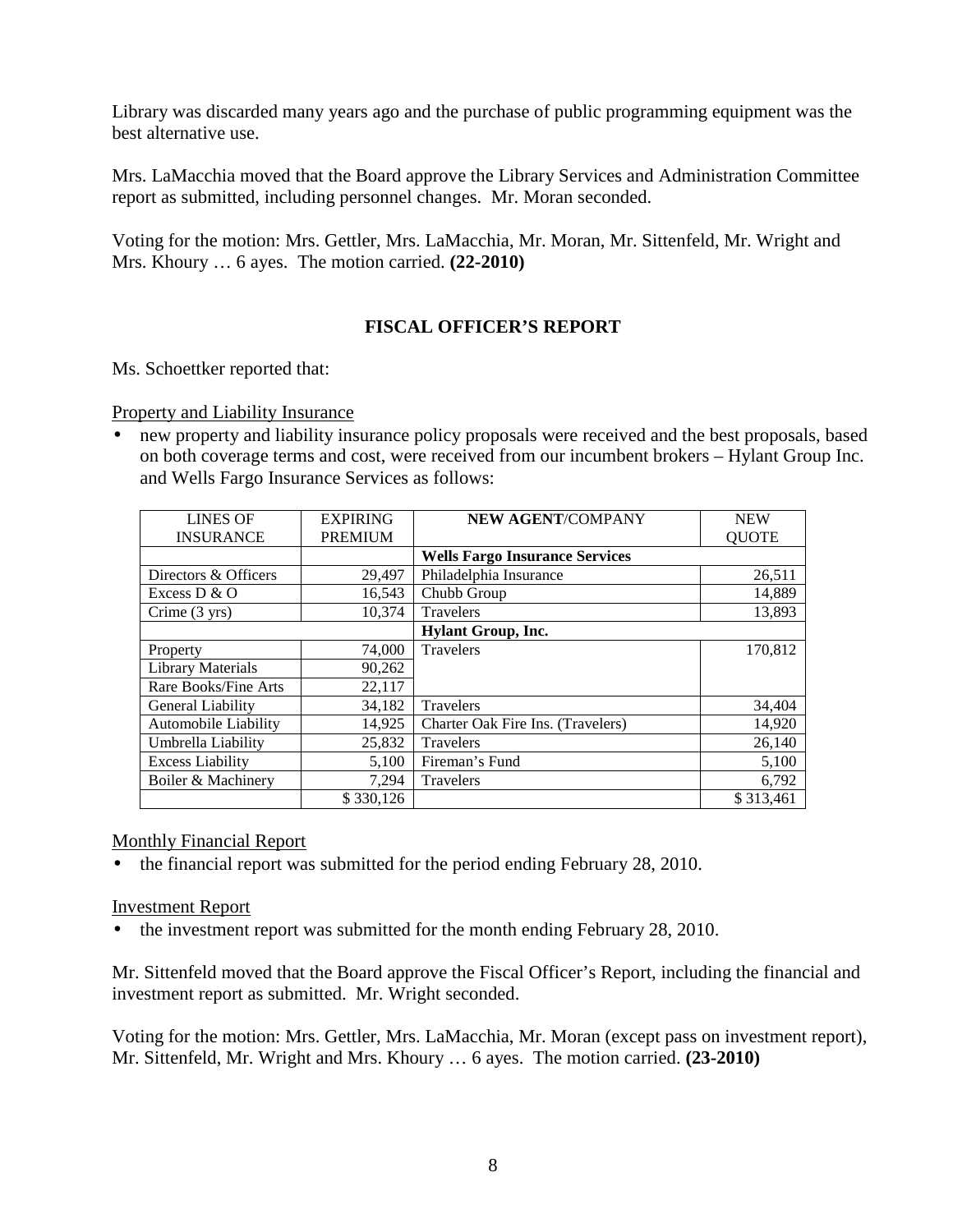#### **FINANCE AND AUDIT COMMITTEE REPORTS**

#### 2010 Appropriation Revisions

Mr. Moran presented a recommendation that 2010 Appropriations be revised as follows:

| Fund                           | Revision        |
|--------------------------------|-----------------|
| Gift                           |                 |
| Supplies                       | \$ (200,000.00) |
| Capital Outlay                 | 200,000.00      |
| Net Change                     | 0.00            |
| <b>Incidental Expenses</b>     |                 |
| <b>Other Employee Benefits</b> | 1,000.00        |
| Supplies                       | (1,000.00)      |
| Net Change                     |                 |

The **Gift Fund** revision allows some of the Gates Grant computer purchases to be properly expensed as equipment, rather than supplies. The change in the **Incidental Expenses Fund** accommodates the award of a second 2010 Dehner prize.

Mr. Sittenfeld moved that these items be approved as submitted. Mr. Moran seconded.

Voting for the motion: Mrs. Gettler, Mrs. LaMacchia, Mr. Moran, Mr. Sittenfeld, Mr. Wright and Mrs. Khoury … 6 ayes. The motion carried. **(24-2010)** 

## **FACILITIES COMMITTEE REPORT**

#### 2009/10 Ongoing Maintenance

Mr. Moran recommended that the Board authorize public bidding of the 2009/2010 Ongoing Maintenance project, specifically publication of the following Advertisement for Bids:

#### **ADVERTISEMENT FOR BIDS**

Sealed bids will be received by the Board of Trustees of the Public Library of Cincinnati and Hamilton County at the Third Floor Administrative Offices of the Main Public Library, 800 Vine St., Cincinnati, Ohio 45202, until 12:00 Noon, local time, Tuesday, March 30, 2010, for furnishing of labor, materials, equipment, services and supervision necessary to complete the project titled:

#### **2009/10 ONGOING MAINTENANCE PROJECT Multiple Branch Locations**

Proposals shall be in accordance with the Contract Documents prepared by GBBN Architects. The Construction Manager for the Project is Messer Construction Co. (513-383-7609). Bids received after the stated deadline will not be accepted. Bids by facsimile transmission will not be accepted. Proposals will be publicly opened and read aloud. All interested parties are invited to attend.

Individual lump sum bids for trade contracts TC-01 through TC-05 are requested. The estimate for each contract is:

TC-01 General Trades \$ 425,900.00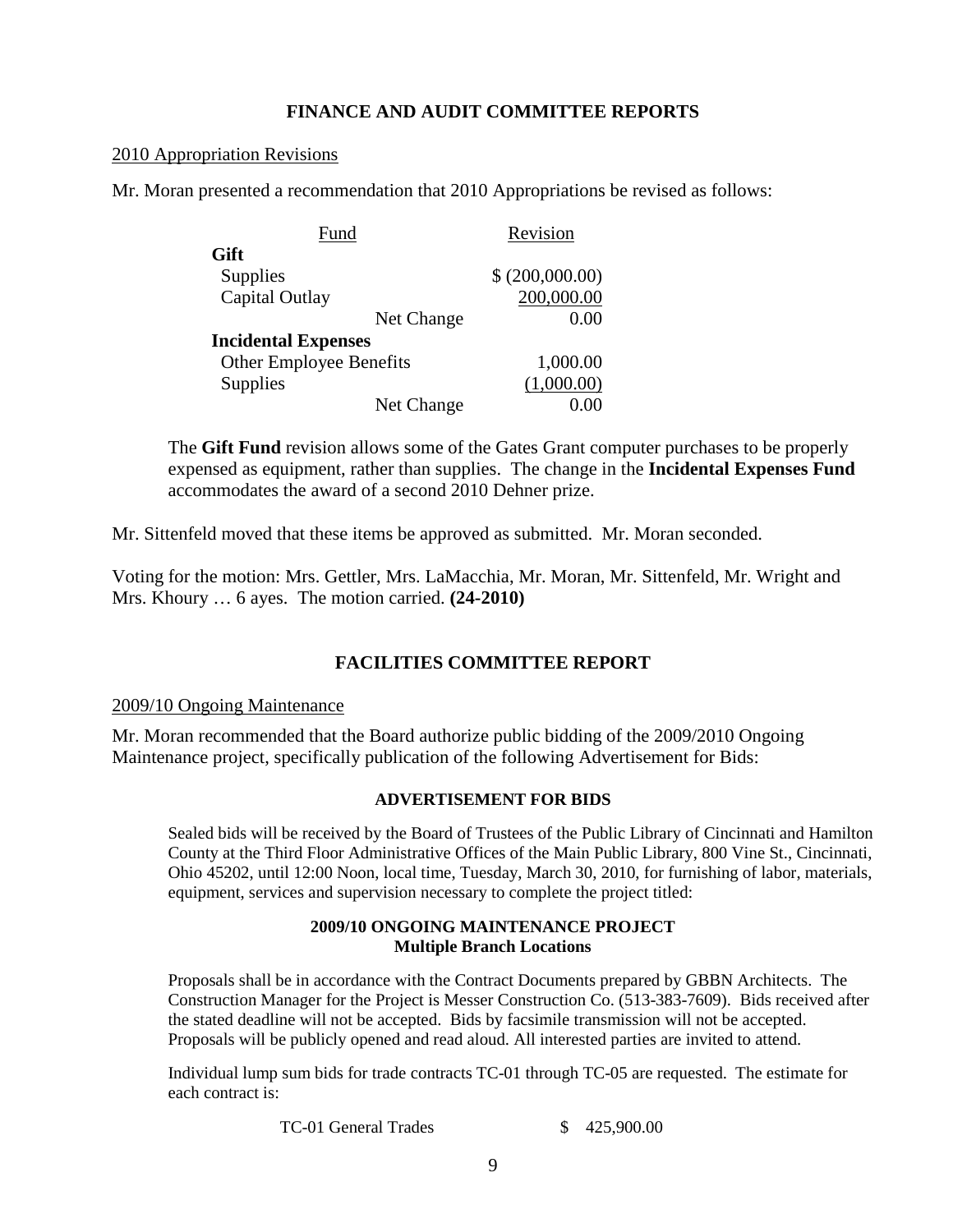| TC-02 Asphalt Paving                            | \$132,350.00   |
|-------------------------------------------------|----------------|
| TC-03 Roofing                                   | \$223,250.00   |
| TC-04 HVAC, Plumbing, and Controls \$552,150.00 |                |
| TC-05 Electrical                                | \$343,550.00   |
| Total                                           | \$1,677,200.00 |

Starting Wednesday, March 10, 2010, bidders may purchase Contract Documents (full sets only) at the cost of reproduction from Queen City Reprographics, 2863 Sharon Road, Cincinnati, Ohio, 45241, 513-326-2300.

A pre-bid meeting will be held in the Tower Room at 800 Vine Street, on Tuesday March 16, 2010, at 2:00 p.m.

Bidders shall submit with their bid a bid guaranty in the form of either (1) a combined bid guaranty and contract bond for the full amount of the bid or (2) a certified check, cashier's check drawn on a solvent bank or irrevocable letter of credit in the sum of ten percent (10%) of the bid amount, including base bid and alternates, as bid security. The bid guaranty shall be in strict compliance with Sections 153.54, 153.57, 153.571, as applicable. The Bidder to whom the contract is awarded will be required to furnish a contract bond in the sum equal to 100% of the proposal.

Bidders shall comply with the Prevailing Rates on public improvements in Hamilton County, Ohio as ascertained and determined by the Ohio Bureau of Employment Services Wage and Hour Division as provided in Section 4115 of the Revised Code of Ohio.

Submitted bids shall not be withdrawn for a period of sixty days following the date of bid opening.

The Owner will award contracts to the lowest responsible bidders.

The Board of Trustees of the Public Library of Cincinnati and Hamilton County reserves the right to reject any or all bids and to waive any informalities in bidding.

By Order of: The Board of Trustees of the Public Library of Cincinnati and Hamilton County, Ohio

#### Modifications to Main Library Receptionist Area

Mr. Moran presented a proposal to change to the configuration of the third floor receptionist area by constructing two new doorways with keycard access across the hallways and providing visitors phone access to gain admittance. This change will eliminate the need for a staffed receptionist's desk while maintaining the security of non-public areas of the Library. The estimated cost is \$20,000.

#### Property Appraisals

Ms. Fender reported that Cornerstone Appraisal Corporation prepared updated opinions of value for the old Bond Hill property located at 1703 Dale Road and the Westwood Annex and Wullenweber properties located at 3064 Urwiler and 3054 Harrison Avenue. The Bond Hill facility and the Westwood Annex were found to be in good overall condition based on age, upgrades and ongoing maintenance. However, the former Wullenweber building was found to be in poor condition due to a deteriorated roof and interior partitions. Market values for the Fee Simple Estate of each property are:

| <b>Bond Hill</b>                         | \$70.000  |
|------------------------------------------|-----------|
| Westwood Annex (.368 acre site)          | \$260,000 |
| Wullenweber (.216 acre site)             | \$60,000  |
| Westwood Annex (combined .584 acre site) | \$340,000 |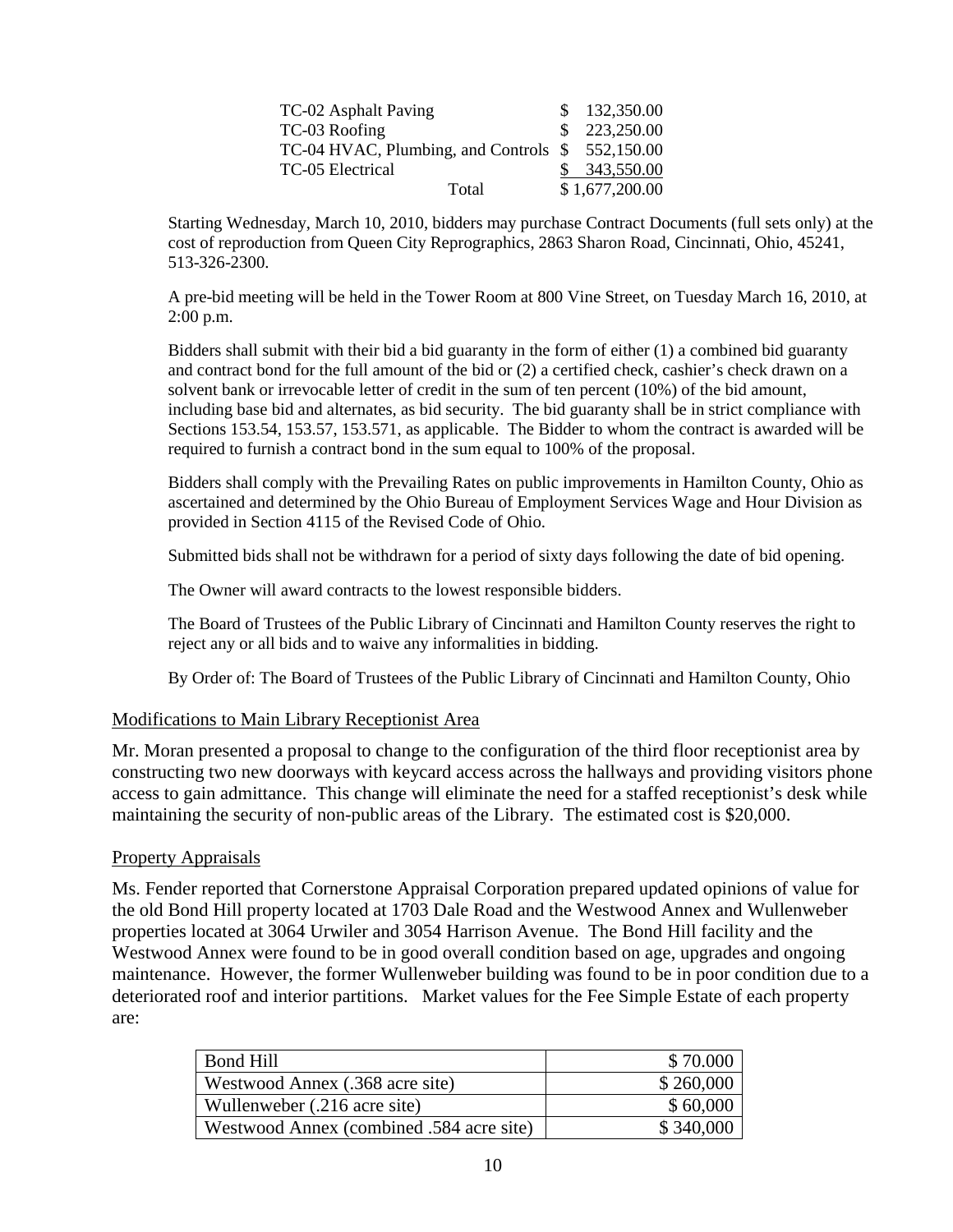The valuation of the Bond Hill property declined by nearly one-half from the previous opinion of value prepared by Eric Gardner, Colliers Turley Martin Tucker, Commercial Real Estate Services, in May of 2007. The valuation of the Westwood Annex and Wullenweber buildings declined by more than one-half from the previous opinion of value prepared by Harry H. Oelerich in June of 2005.

On the basis of these earlier opinions, the Board set prices of \$150,000 for Bond Hill and \$750,000 for the combined Annex and Wullenweber properties. We propose reducing those prices now and contacting the parties who have previously expressed interest in the properties. If no interest is expressed, then we request the Board's approval to engage the services of a listing agent to assist in the sale of these properties.

Mrs. Gettler communicated her expectation that minority bidders would be among the contracts awarded for the Ongoing Maintenance project. Ms. Fender advised that the Library is legally obligated to award our contracts to the lowest responsible bidders.

Moran suggested that Mr. Smitherman be contacted again about the Bond Hill property.

Mr. Moran moved that the Board approve the Facilities Committee Report as submitted. Mr. Wright seconded.

Voting for the motion: Mrs. Gettler, Mrs. LaMacchia, Mr. Moran, Mr. Sittenfeld, Mr. Wright and Mrs. Khoury … 6 ayes. The motion carried. **(25-2010)** 

## **DEVELOPMENT COMMITTEE REPORT**

Mrs. Gettler reported that:

Library Foundation

• the Library Foundation was represented at the  $27<sup>th</sup>$  Annual Advanced Estate Planning Institute held by the Cincinnati Bar Association on February 26.

The Foundation will hold a fundraising reception prior to the Library's Rick Steves event. Tickets are \$100 (\$75.00 tax deductible) and will include meeting Mr. Steves, a signed 2010 edition of "Europe Through the Back Door" and preferential seating for the program.

The Foundation approved the renewal of the services agreement with the Library for another twoyear term commencing June 30, 2010.

Friends of the Public Library

• the Friends sale at the Sharonville Branch on February 12 and 13 grossed \$5,100. The Radio One Book Fair held February 13 at the Cincinnati Museum Center grossed over \$700. The next sale is scheduled for the Green Township Branch on March 12 and 13. Tracy Lanham is the new Manager of the Friends Shop.

Mrs. Gettler moved that the Board approve the Development Committee Report as submitted including approval of the Agreement Between The Public Library of Hamilton County and The Public Library of Cincinnati and Hamilton County Foundation. Mr. Sittenfeld seconded.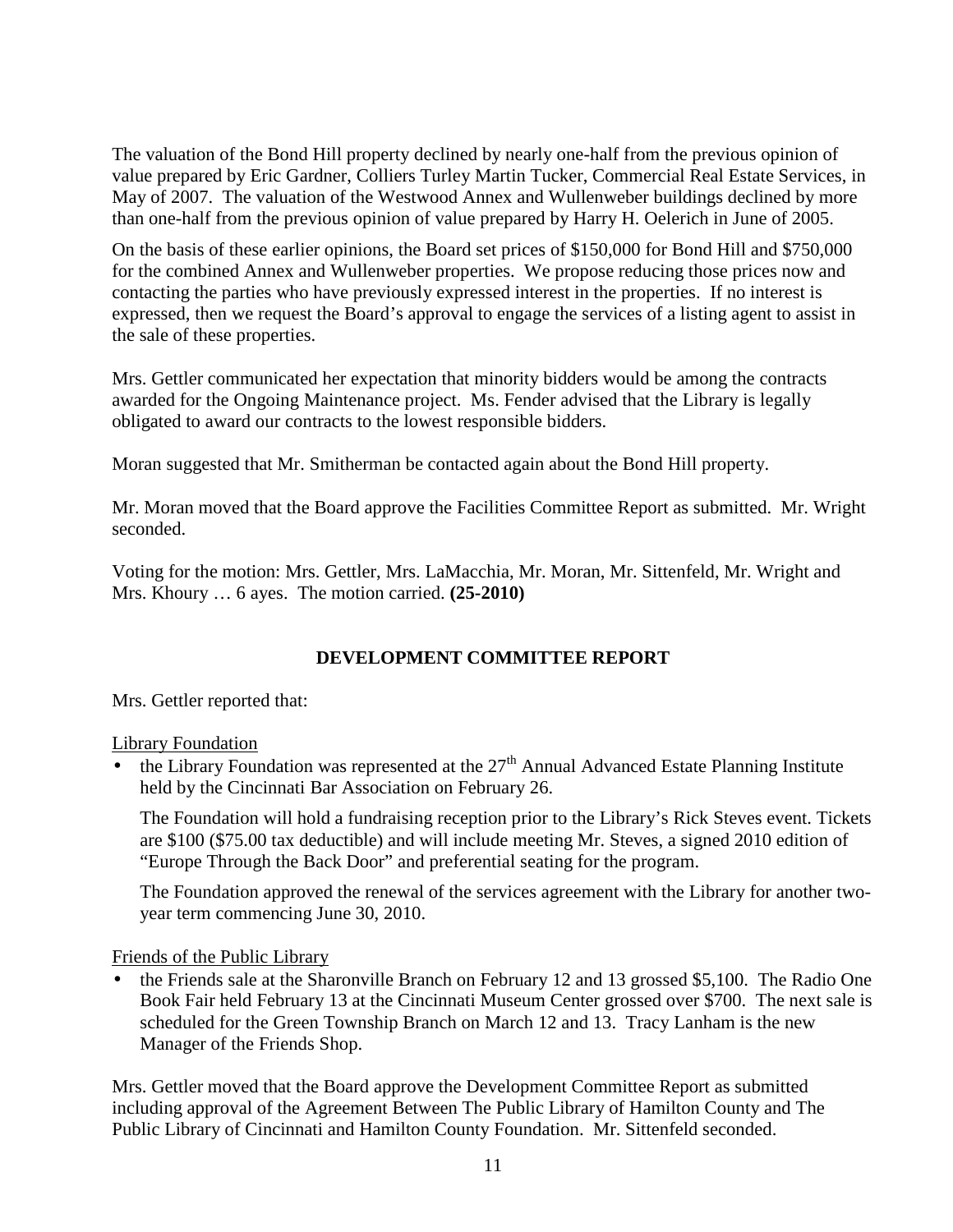Voting for the motion: Mrs. Gettler, Mrs. LaMacchia, Mr. Moran, Mr. Sittenfeld, Mr. Wright and Mrs. Khoury … 6 ayes. The motion carried. **(26-2010)** 

# **COMMUNITY AND PUBLIC RELATIONS COMMITTEE REPORT**

Mr. Sittenfeld reported that the Community and Public Relations Committee met on Monday, March 8, 2010. Committee Chairman Paul Sittenfeld, and Library Trustees Dee Gettler, Betsy LaMacchia and Bill Moran were in attendance, as were Kim Fender and Amy Banister. Mr. Sittenfeld presented the following Committee recommendations:

#### Promotion of the Library's Jobs Databases

• that Library staff continue to seek ways to promote jobs databases, including meeting with Dave Phillips of Cincinnati Works to discuss partnering on ways to help jobseekers.

## Community Awareness Campaign

• that the Library focus its 2010 paid media campaign on promoting the Summer Reading Program. Staff recommendations for the most effective mix of media, the timing of the campaign and a proposed budget will be presented in April.

Mr. Sittenfeld moved that the Board approve the Community and Public Relations Committee Report as submitted. Mrs. LaMacchia seconded.

Voting for the motion: Mrs. Gettler, Mrs. LaMacchia, Mr. Moran, Mr. Sittenfeld, Mr. Wright and Mrs. Khoury … 6 ayes. The motion carried. **(27-2010)** 

## Community and Public Relations Activities

Mr. Sittenfeld presented a report on promotion and planning, notable media coverage, press releases and community outreach.

The report was received and filed.

# **LEGISLATIVE AFFAIRS AND LAW COMMITTEE REPORT**

Mr. Wright reported that:

#### Alicia Reece Appointed to Ohio House

• Former Cincinnati Vice Mayor Alicia Reece will fill the vacant  $33<sup>rd</sup>$  House District seat formerly held by Tyrone Yates.

Ohio Library Council Legislative Day

• the Ohio Library Council (OLC) will provide briefings at its annual legislative day in Columbus on March 16, including results of a statewide survey on public libraries that will be presented by